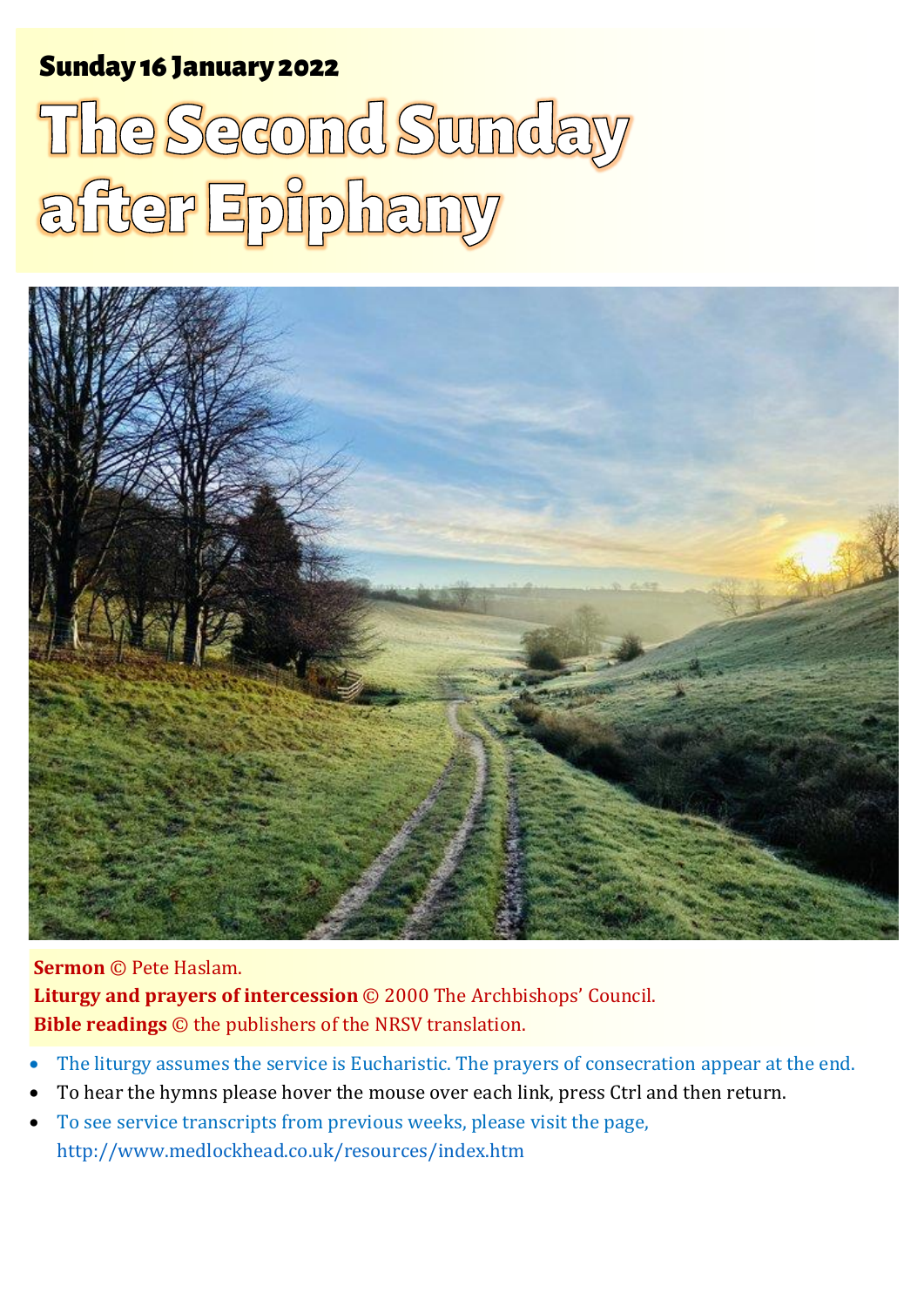#### **Introduction and welcome**

HYMN 1 **[Lord of the dance](https://www.youtube.com/watch?v=n1yzqsWxcBY)** (please click on this link to hear the hymn)

#### **The Welcome**

In the name of the Father, and of the Son, and of the Holy Spirit

All **Amen.**

The Lord be with you

All **And also with you.**

#### **The Preparation**

All **Almighty God,**

**to whom all hearts are open, all desires known, and from whom no secrets are hidden: cleanse the thoughts of our hearts by the inspiration of your Holy Spirit, that we may perfectly love you, and worthily magnify your holy name; through Christ our Lord. Amen.**

Our Lord Jesus Christ said:

The first commandment is this: 'Hear, O Israel, the Lord our God is the only Lord. You shall love the Lord your God with all your heart, with all your soul, with all your mind, and with all your strength.'

And the second is this: 'Love your neighbour as yourself.' There is no other commandment greater than these. On these two commandments hang all the law and the prophets.

#### All **Amen. Lord, have mercy.**

The grace of God has dawned upon the world through our Saviour Jesus Christ, who sacrificed himself for us to purify a people as his own. Let us confess our sins.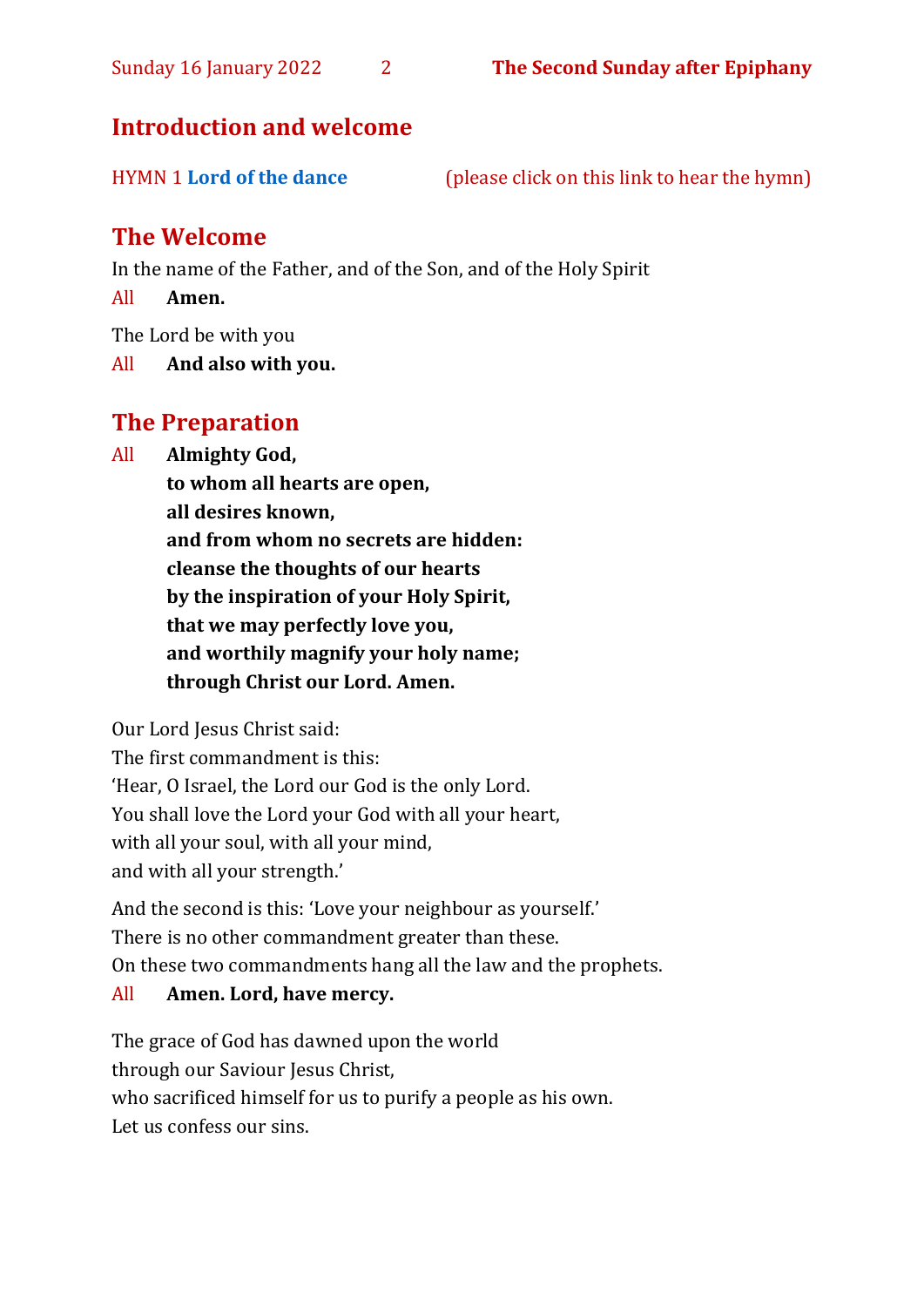All **Almighty God, our heavenly Father, we have sinned against you and against our neighbour in thought and word and deed, through negligence, through weakness, through our own deliberate fault. We are truly sorry and repent of all our sins. For the sake of your Son Jesus Christ, who died for us, forgive us all that is past and grant that we may serve you in newness of life to the glory of your name. Amen.**

Almighty God,

who forgives all who truly repent, have mercy upon you, pardon and deliver you from all your sins, confirm and strengthen you in all goodness, and keep you in life eternal; through Jesus Christ our Lord. All **Amen.**

#### **The Gloria**

This Gloria is sung to the tune of 'Cwm Rhondda'. Click **[here](about:blank)** for the tune.

All **Glory be to God in Heaven, Songs of joy and peace we bring, Thankful hearts and voices raising, To creation's Lord we sing. Lord we thank you, Lord we praise you, Glory be to God our King: Glory be to God our King. Lamb of God, who on our shoulders, Bore the load of this world's sin; Only Son of God the Father, You have brought us peace within.**

**Lord, have mercy, Christ have mercy,**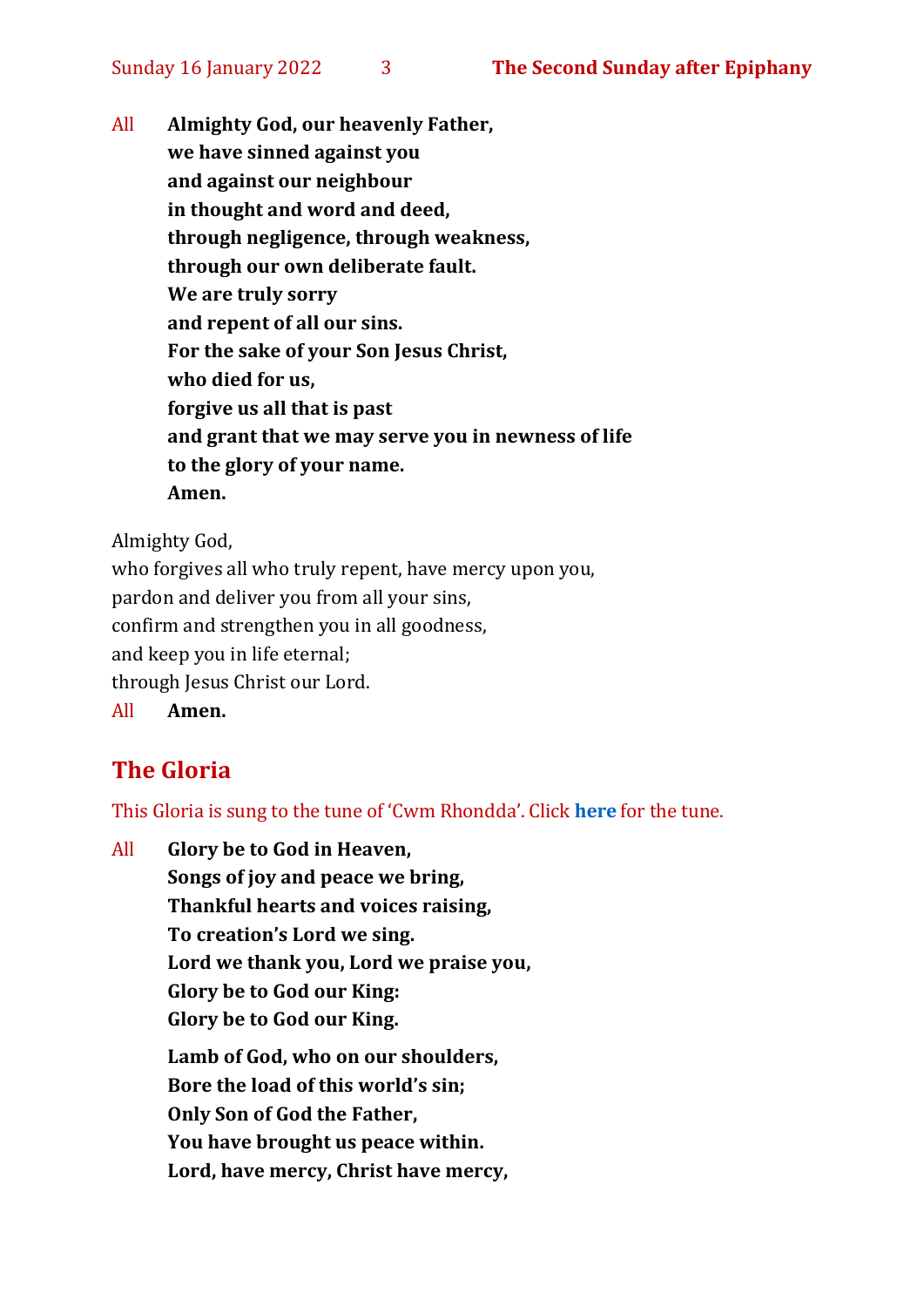**Now your glorious reign begin: Now your glorious reign begin.**

**You O Son of God are Holy, You we praise with one accord. None in heav'n or earth is like you, Only you are Christ the Lord. With the Father and the Spirit, Ever worshipped and adored: Ever worshipped and adored.**

#### **The Collect for the Second Sunday after the Epiphany**

Almighty God, in Christ you make all things new: transform the poverty of our nature by the riches of your grace, and in the renewal of our lives make known your heavenly glory; through Jesus Christ your Son our Lord, who is alive and reigns with you, in the unity of the Holy Spirit, one God, now and for ever.

All **Amen.**

#### **First reading**

A reading from the book of the Prophet Isaiah

For Zion's sake I will not keep silent, and for Jerusalem's sake I will not rest, until her vindication shines out like the dawn, and her salvation like a burning torch. The nations shall see your vindication, and all the kings your glory; and you shall be called by a new name that the mouth of the Lord will give. You shall be a crown of beauty in the hand of the Lord, and a royal diadem in the hand of your God. You shall no more be termed 'Forsaken', and your land shall no more be termed 'Desolate'; but you shall be called 'My Delight Is in Her', and your land 'Married'; for the Lord delights in you, and your land shall be married. For as a young man marries a young woman, so shall your builder marry you, and as the bridegroom rejoices over the bride, so shall your God rejoice over you. *Isaiah 62:1–5*

This is the Word of the Lord

All **Thanks be to God.**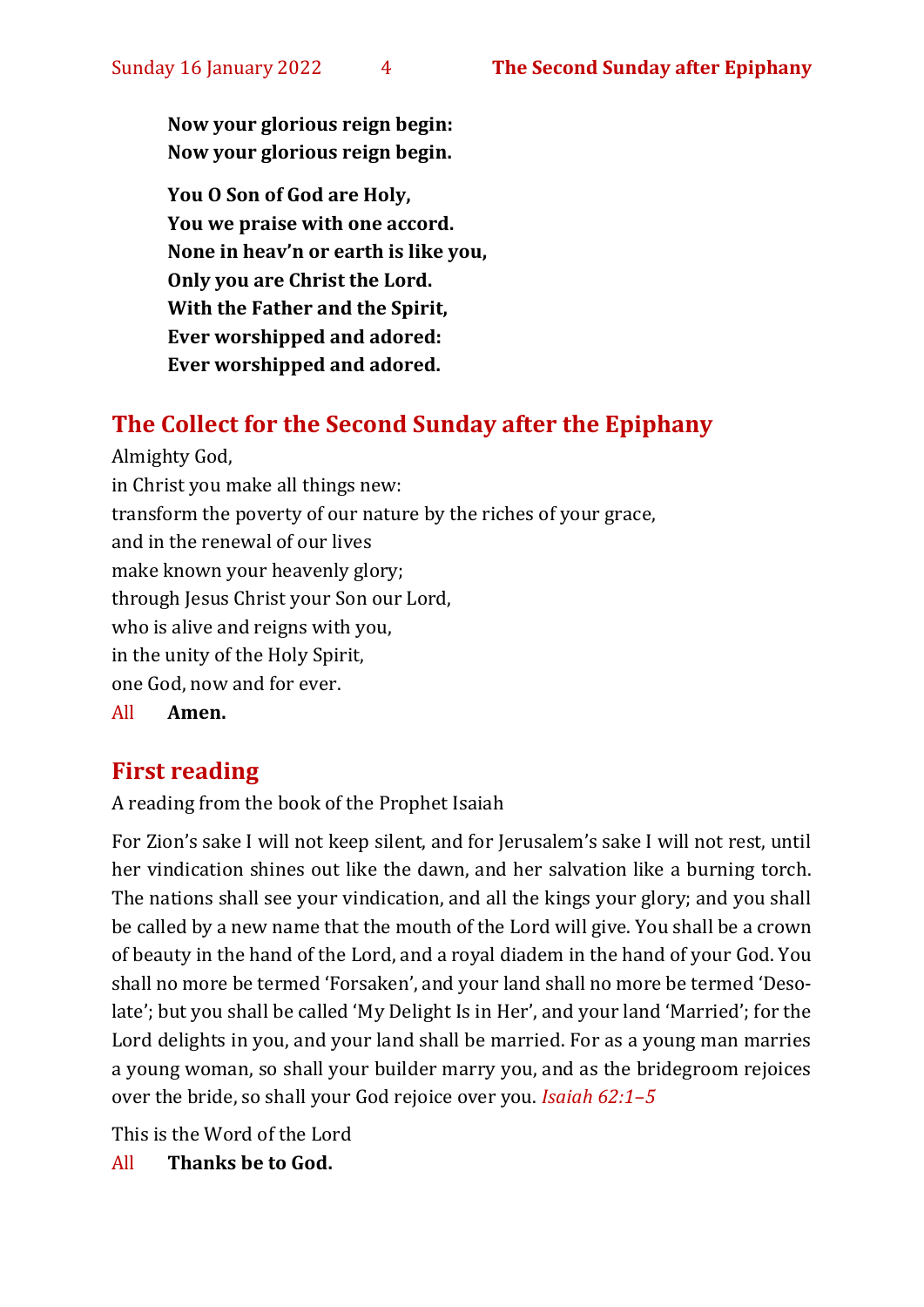#### **Second reading**

A reading from St Paul's First Letter to the Corinthians

Now concerning spiritual gifts, brothers and sisters, I do not want you to be uninformed. You know that when you were pagans, you were enticed and led astray to idols that could not speak. Therefore I want you to understand that no one speaking by the Spirit of God ever says 'Let Jesus be cursed!' and no one can say 'Jesus is Lord' except by the Holy Spirit. Now there are varieties of gifts, but the same Spirit; and there are varieties of services, but the same Lord; and there are varieties of activities, but it is the same God who activates all of them in everyone. To each is given the manifestation of the Spirit for the common good. To one is given through the Spirit the utterance of wisdom, and to another the utterance of knowledge according to the same Spirit, to another faith by the same Spirit, to another gifts of healing by the one Spirit, to another the working of miracles, to another prophecy, to another the discernment of spirits, to another various kinds of tongues, to another the interpretation of tongues. All these are activated by one and the same Spirit, who allots to each one individually just as the Spirit chooses. *1 Corinthians 12:1–11*

This is the Word of the Lord

All **Thanks be to God.**

#### HYMN 2 **[I received the living bread](https://www.youtube.com/watch?v=crgIRDh6IaA)** (please click on this link to hear the hymn)

#### **Gospel reading**

Hear the Gospel of our Lord Jesus Christ according to John

#### All **Glory to you O Lord.**

On the third day there was a wedding in Cana of Galilee, and the mother of Jesus was there. Jesus and his disciples had also been invited to the wedding. When the wine gave out, the mother of Jesus said to him, 'They have no wine.' And Jesus said to her, 'Woman, what concern is that to you and to me? My hour has not yet come.' His mother said to the servants, 'Do whatever he tells you.'

Now standing there were six stone water jars for the Jewish rites of purification, each holding twenty or thirty gallons. Jesus said to them, 'Fill the jars with water.' And they filled them up to the brim. He said to them, 'Now draw some out, and take it to the chief steward.' So they took it. When the steward tasted the water that had become wine, and did not know where it came from (though the servants who had drawn the water knew), the steward called the bridegroom and said to him,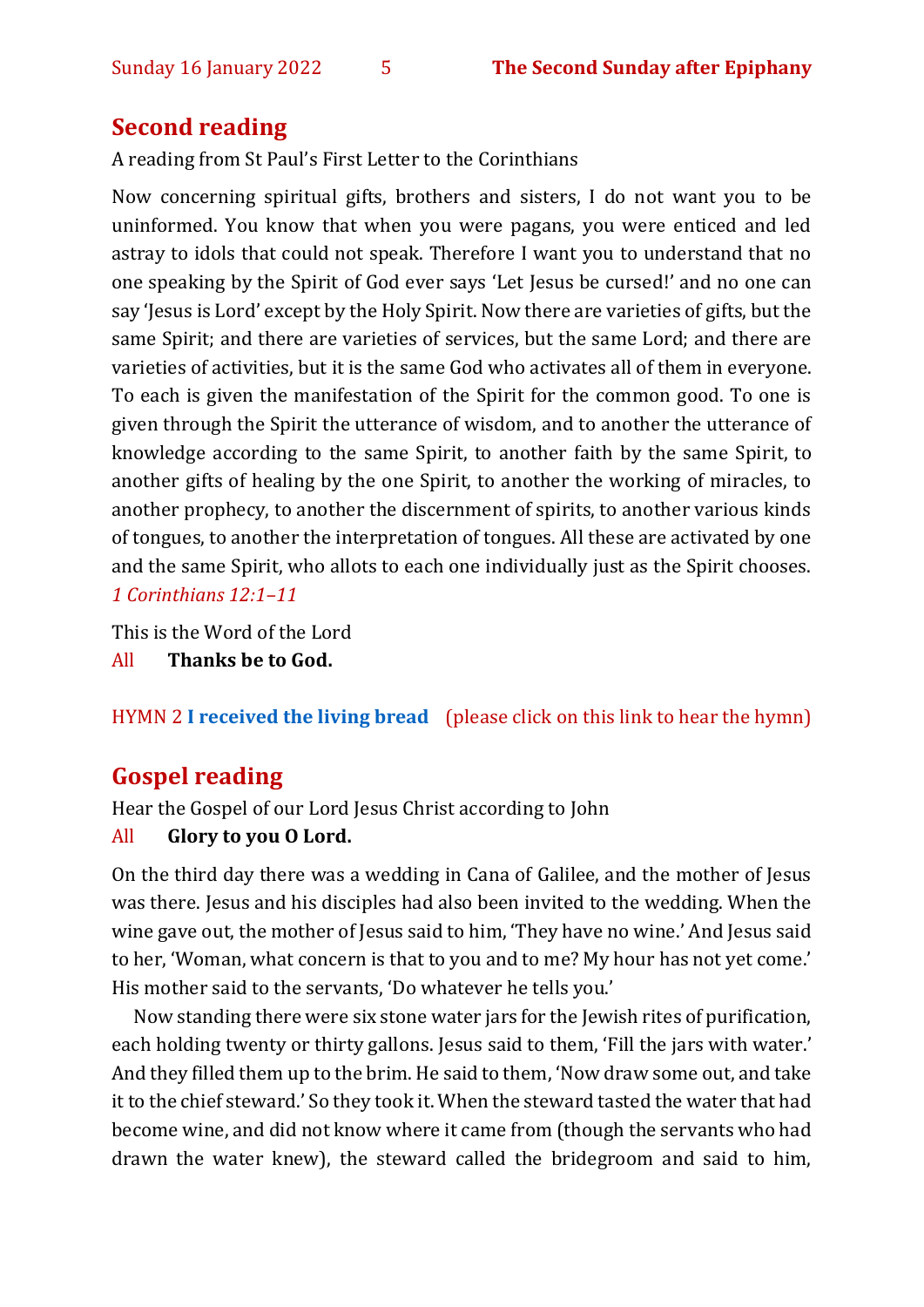'Everyone serves the good wine first, and then the inferior wine after the guests have become drunk. But you have kept the good wine until now.'

Jesus did this, the first of his signs, in Cana of Galilee, and revealed his glory; and his disciples believed in him. *John 2:1–11*

This is the Gospel of the Lord

All **Praise to you O Christ.** 

#### **Sermon**

At just about every wedding I've been to, there has always been some reference to the Wedding Feast at Cana. Sometimes the reference takes place as one of the selected readings. Other times it takes place as part of a blessing. But there always seems to be this one singular reference to Jesus' presence at this wedding. Now, we don't know much about the wedding. We don't know the names of the bride and groom. And sometimes that makes me feel just a little bit sorry for them. It was their big day ... or rather big week, as Jewish custom at that time called for a feast that lasted six days. So, Jesus goes to this wedding feast in Cana of Galilee. The Gospel says that he was there with his mother, Mary. It also indicates that Jesus' disciples were there. But it also indicates that Jesus had not yet begun his active ministry. So, we can conclude that while Jesus had begun calling his disciples, he was still living either at home or at least close to home—near his mother.

Now, the plot of this text is made apparent in the third sentence 'When the wine ran out, Jesus' mother said to him, "They have no wine".' Nothing worse could possibly happen for a bride and groom than for the wine to run out. It was expected that the food and the wine would flow continuously during this week-long party. Now, we don't know on which day of the feast this occurred: maybe it was the last day, but the fact remains that they ran out. Imagine being the young couple who would be remembered as the ones at whose wedding the wine ran out! So, now somehow, Mary has figured this out. Maybe she noticed the anxious steward or perhaps she noticed some guests who were getting a bit upset. Regardless of how she figured it out, Mary gets up from her seat and casually walks over to where Jesus is sitting with his disciples. And she says to him, 'They have no wine' meaning, 'Son, this is serious. *Do something*.'

Now, I want to stop right here for a moment, because I want you to understand where I'm going with this. because there is a message hidden in this Gospel lesson that we are likely to miss. It's a message for us to be able laugh; to be able to find humour in the Bible Sometimes it's okay to laugh or at least smile just a little bit. And I think that this Gospel lesson is one of those times. I'm not trying to make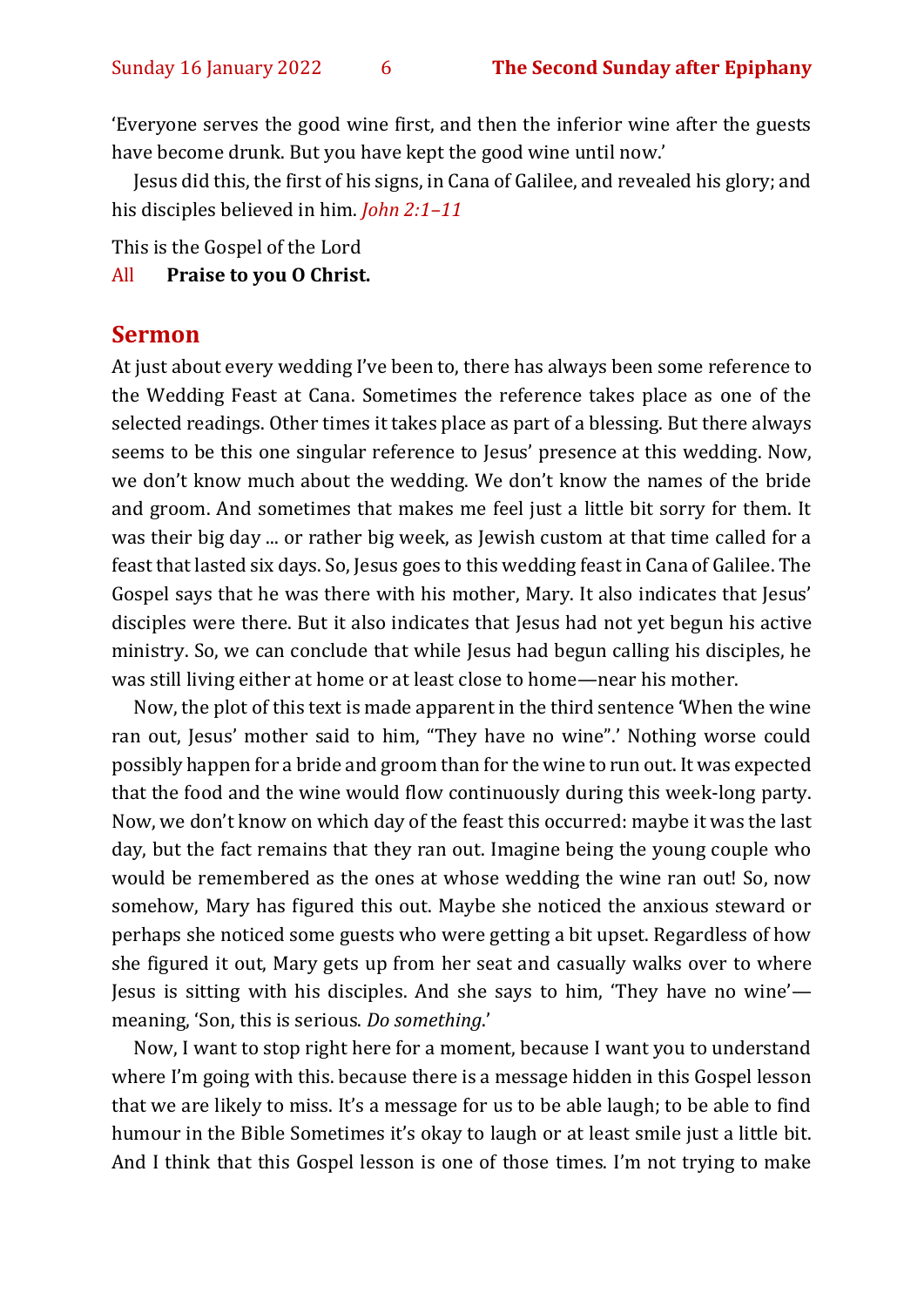light of this Gospel message. There is an important message that we need to hear. But we also need to view it through the eyes of Jesus' humanity—and his relationship with his mother—*particularly* with regard to Jesus' relationship with his mother; because this moment is a priceless moment. Some of us here will be able to remember those Kodak film commercials? In an age when cameras actually had film in them? Well, Kodak had a series of television commercials that highlighted moments that just had to be captured on film. They called such a moment a 'Kodak moment.' In today's Gospel, we read about just such a Kodak moment in the relationship of Jesus and his mother. It's a classic moment—the kind that often occurs between a mother and her adult son.

You really have to picture this situation. Here's Jesus, sitting with his new disciples; they're eating good food, drinking some wine, laughing, getting to know each other better—having a really good time. Mary's been off with her friends eating and laughing and having a nice time, too ... when somehow she realises that the party has just run out of wine. So, what does she do? She gets herself up, tells the wine steward to follow her, she walks herself over to her son—who is, mind you, still sitting with his friends having a good time—she taps him on the shoulder, and she says, 'They have no wine.'

Now, all you mothers who have adult sons and all you adult sons—try to visualise this moment. Try to visualise facial expressions and reactions that you are familiar with. Let's picture this interaction while visualising our own interactions between our mothers and adult children. Mary doesn't say, 'They have no wine. Is there anything you can do?' She just says, 'They have no wine;' then she stands there staring at Jesus. You can almost hear the implied, 'Get up out of that chair and do something.' She doesn't just think Jesus might be able to do something; she absolutely, unquestioningly, knows he will do something. That's faith my friends. But it is also just a little funny when you put it in the context of mother and adult son. And how does Jesus respond? Well, it sounds more just a little rude, but here again, remember, this is mother and adult son. Jesus responds:

'Woman, what does that have to do with you and me?

My hour has not yet come.'

Now, I don't know about the other adult sons here today, but from my own experiences with my own mother, the look that Mary most likely gave Jesus at that moment probably would have curled his hair ... or singed it off. I don't care how old you are, as a son one does not dismiss one's mother with that kind of statement.

There's also that pesky little commandment ... you know the one that says, 'Honour your father and your mother.' Jesus probably knew without any doubt at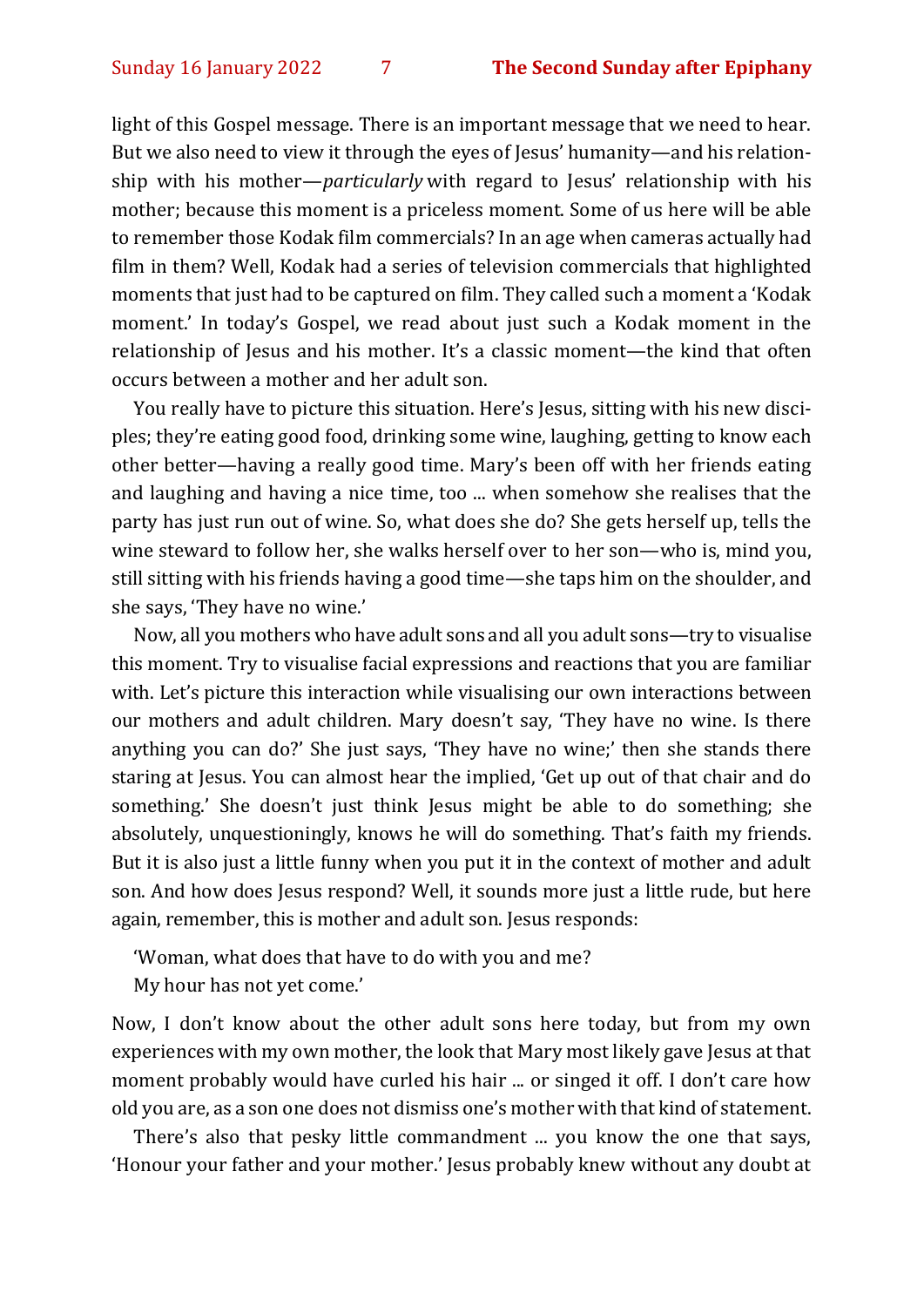that moment, that he had better do something and do it quickly, if he knew what was good for him. Such is the power of a mother throughout one's life. So, Mary does what any good mother would have done—after giving him the look. She just puts him on the spot in a way that he can't get out of. She turns to the servants and says, 'Whatever he says to you, do it'. Then with another meaningful look at her son, she goes back to enjoying the party with her friends. Like I said, you have to let yourself read between the lines here and allow yourself to see the humour in the story. I can imagine Jesus' friends—his disciples, sitting there with him, had a pretty good laugh about it. And once we've understood the humour, we can go back and have better appreciation for the enormity of what has just happened here. Think about what Mary has just done. She has just kickstarted Jesus' ministry—a ministry that will lead to our salvation.

You see, Jesus was hesitating here. God the Father had sent him into the world on a world-saving mission, but he didn't yet feel that the time had come for him to reveal himself. But his mother knew. She knew that the time had come. She was pushing him into a place that he was still hesitating to go. He didn't feel ready, but she knew he was. Just as any mother knows her son; Mary knew Jesus. She didn't argue with him. She just said to the servants, 'Whatever he says to you, do it.' She knew that he would step up and help. So, the moment came. Jesus began his ministry with a sign. That sign may seem a bit innocuous in the grand scheme of things; a sign that may seem trivial when compared with other signs he gave. He didn't think he was really ready yet, but his mother knew he was. He saw six huge, stone water jars designed for holding water, water that would be used for the rites of purification—for cleansing. Think of the rites as being similar to baptismal rites. So, being the good son and not wanting to get on the bad side of his mother, he tells the servants to fill the jars with water, and these men—who are probably also sniggering at that point take these huge jars and fill them to the brim with water. Then Jesus says, 'Now draw some out, and take it to the ruler of the feast'.

That's it. That's all he does. No prayers. No waving of hands. Just, 'take it to the chief steward.' So the servants do. The chief steward—the man in charge of making sure that everything goes well at the wedding—kind of like the best man at a wedding today—the chief steward tastes the wine and says,

'Everyone serves the good wine first,

and when the guests have drunk freely,

then that which is worse.

You have kept the good wine until now!' (2:10).

The author of this Gospel finishes the story by saying,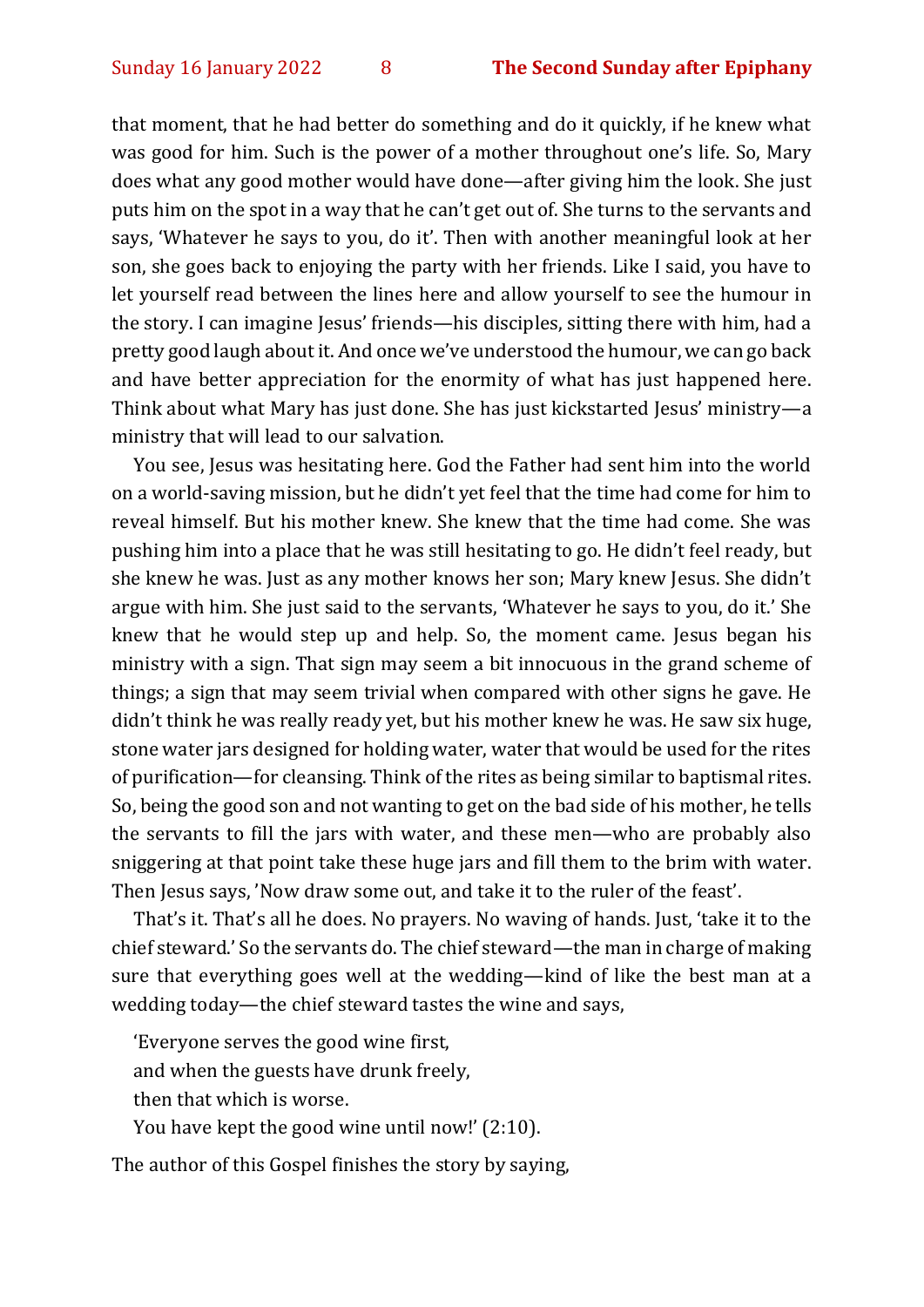'This beginning of his signs Jesus did in Cana of Galilee, and revealed his glory; and his disciples believed in him' (2:11).

But there is so much more to this story. If there wasn't something more, why did Gospel writer feel the need to include it? I believe the Gospel writer needed for us—the readers, to have an anchor point for what was to come. The writer needed us to understand, and I think he did it intentionally with some humour, he needed for us to have starting point that showed Jesus as being—at the same time—fully human and fully divine. From this point forward, it becomes more difficult to sort out the *fully human* when we view Jesus' ministry. But here, at the very beginning, it's readily apparent. And that's important for us. It's important because we need to understand that Jesus—in being fully human; God as human—Jesus knows who we are, how we feel, how we react; he knows what it's like to be us. That's important for us to understand, because when we understand Jesus as being fully human and fully divine, then we begin to better understand just what his sacrifice means for us. Because as fully divine—as God—he has the power to save us from our sins; but as fully human he knows exactly what it meant to suffer for us in order to save us. And that, my friends, is the greatest gift we could receive.

So, as we go forward in our daily lives, if you begin to lose track of Jesus' humanity in the signs and miracles and parables and teachings; take a moment and go back to read about the Wedding Feast at Cana. It's where his ministry began—with a little bit of humour. Amen

#### **The Creed**

Do you believe and trust in God the Father, the source of all being and life, the one for whom we exist?

#### All **We believe and trust in him.**

Do you believe and trust in God the Son, who took our human nature, died for us and rose again?

#### All **We believe and trust in him.**

Do you believe and trust in God the Holy Spirit, who gives life to the people of God and makes Christ known in the world?

All **We believe and trust in him.**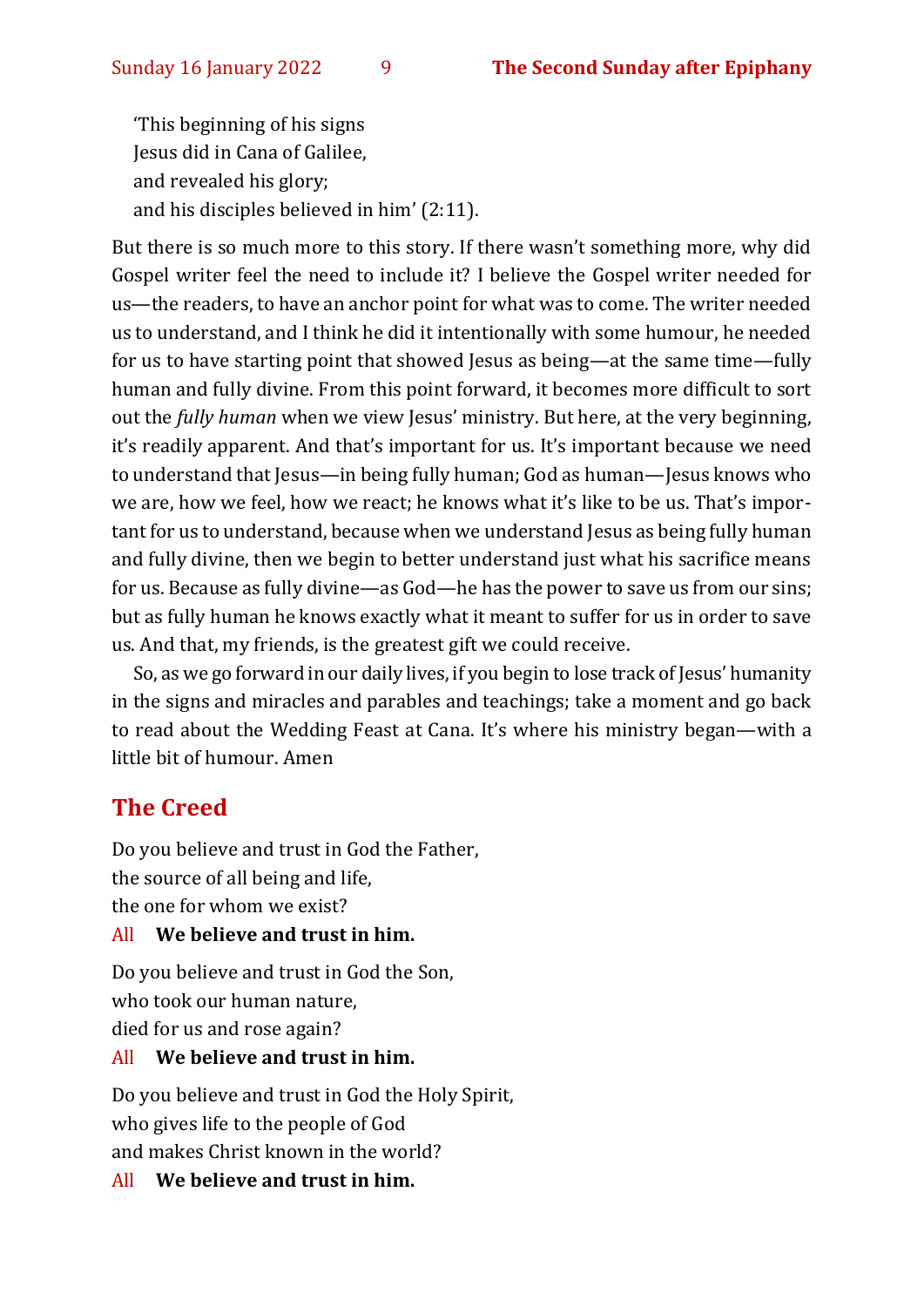This is the faith of the Church.

All **This is our faith. We believe and trust in one God, Father, Son and Holy Spirit. Amen.**

### **Prayers of intercession**

Let us worship the Saviour with joy and make our prayer to our heavenly Father. The magi came from the east to worship your Son: Father, grant to Christians everywhere the spirit of adoration … Lord of glory,

#### **hear our prayer.**

The infant Christ received gifts of gold, incense and myrrh: Father, accept the offering of our hearts and minds Lord of glory,

#### All **hear our prayer.**

The kingdoms of this world have become the kingdom of our Lord and of his Christ: Father, grant an abundance of peace to your world … Lord of glory,

#### All **hear our prayer.**

The Holy Family lived in exile and in the shadow of death:

Father, look in mercy on all who are poor and powerless, those forced to flee their homes; and all who suffer …

Lord of glory,

#### All **hear our prayer.**

Your Son shared the life of his home and family at Nazareth: Father, protect in your love our neighbours, our families and this community of which we are a part … Lord of glory,

#### All **hear our prayer.**

Father, we rejoice in our fellowship with the shepherds, the angels, the magi, the Virgin Mary, Saint Joseph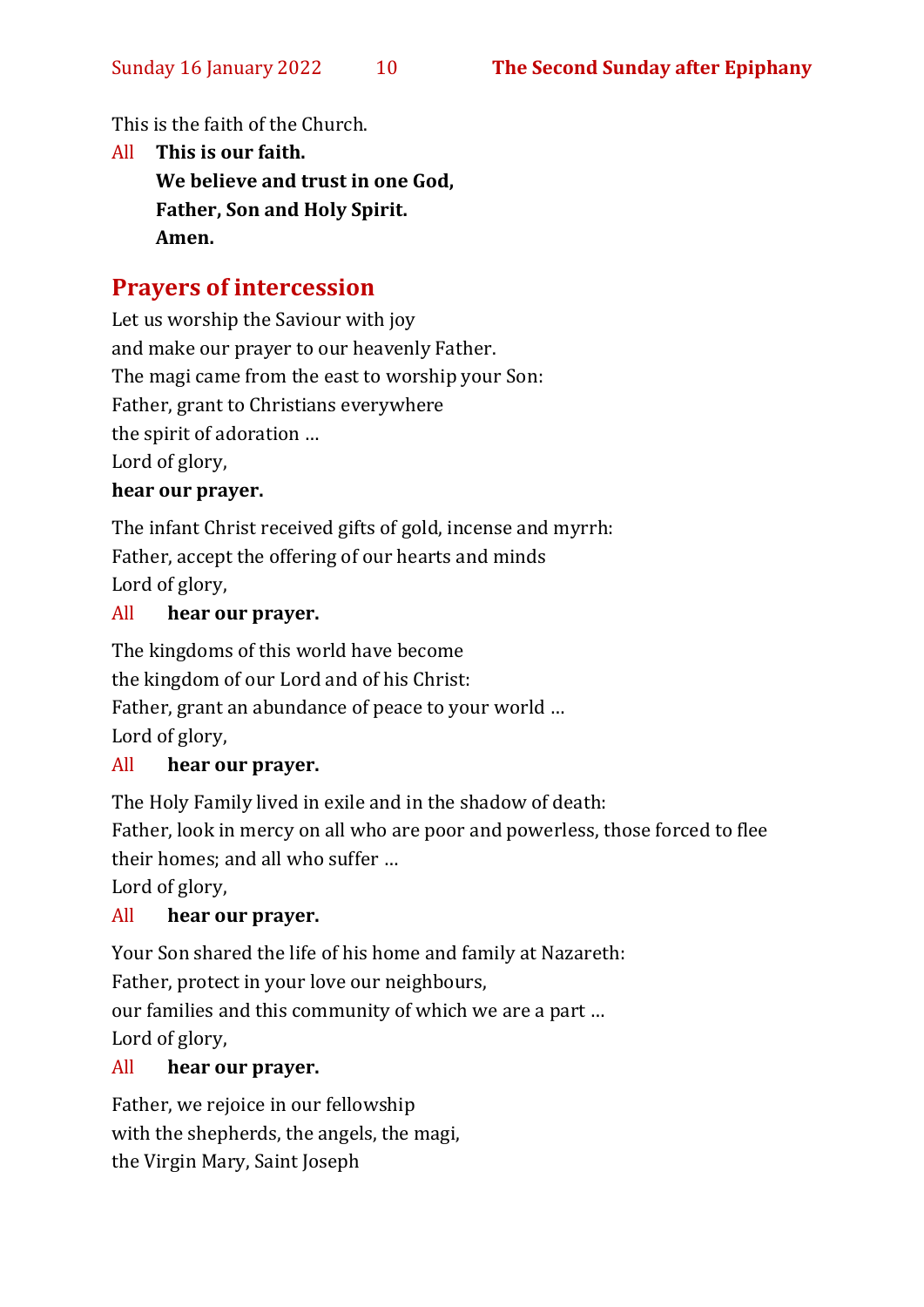and all the faithful departed. In your unfailing love for us and for all people, hear and answer our prayers through your Son, our Saviour Jesus Christ.

All **Amen.**

Merciful Father,

All **accept these prayers for the sake of your Son, our Saviour Jesus Christ. Amen.**

#### **The peace**

Christ is our peace.

If anyone is in Christ, there is a new creation. The old has passed away: behold, everything has become new.

The peace of the Lord be always with you,

All **And also with you.**

```
HYMN 3 Bread of heaven on thee we feed (click on this link to hear the hymn)
```
The liturgy of the Communion Service appears below

# The Dismissal

Christ the Son of God perfect in you the image of his glory and gladden your hearts with the good news of his kingdom; and the blessing of God almighty, Father, Son, and Holy Spirit, be with you now and remain with you always. All **Amen.**

HYMN 4 **[I am the bread of life](https://www.youtube.com/watch?v=IvD0XJzOWQ4)** (please click on this link to hear the hymn)

Go in peace to love and serve the Lord.

All **In the name of Christ. Amen.**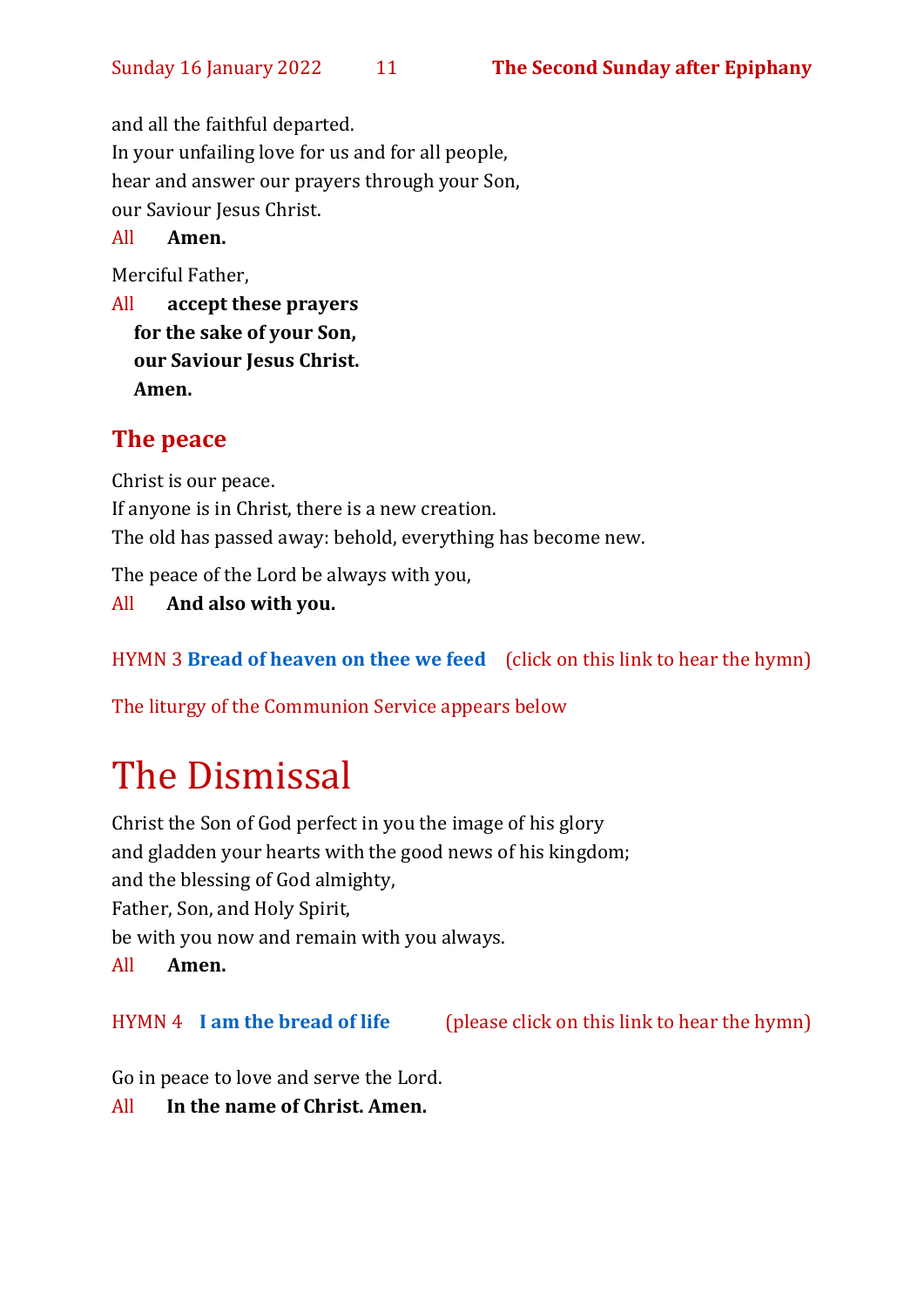# The Liturgy of the Sacrament

#### Eucharistic Prayer (prayer E)

The Lord be with you

#### All **and also with you.**

Lift up your hearts.

#### All **We lift them to the Lord.**

Let us give thanks to the Lord our God.

#### All **It is right to give thanks and praise.**

Father, you made the world and love your creation. You gave your Son Jesus Christ to be our Saviour. His dying and rising have set us free from sin and death. And so we gladly thank you, with saints and angels praising you, and saying,

All **Holy, holy, holy Lord, God of power and might, heaven and earth are full of your glory. Hosanna in the highest. Blessed is he who comes in the name of the Lord. Hosanna in the highest.**

We praise and bless you, loving Father, through Jesus Christ, our Lord; and as we obey his command, send your Holy Spirit, that broken bread and wine outpoured may be for us the body and blood of your dear Son.

On the night before he died he had supper with his friends and, taking bread, he praised you. He broke the bread, gave it to them and said: Take, eat; this is my body which is given for you; do this in remembrance of me.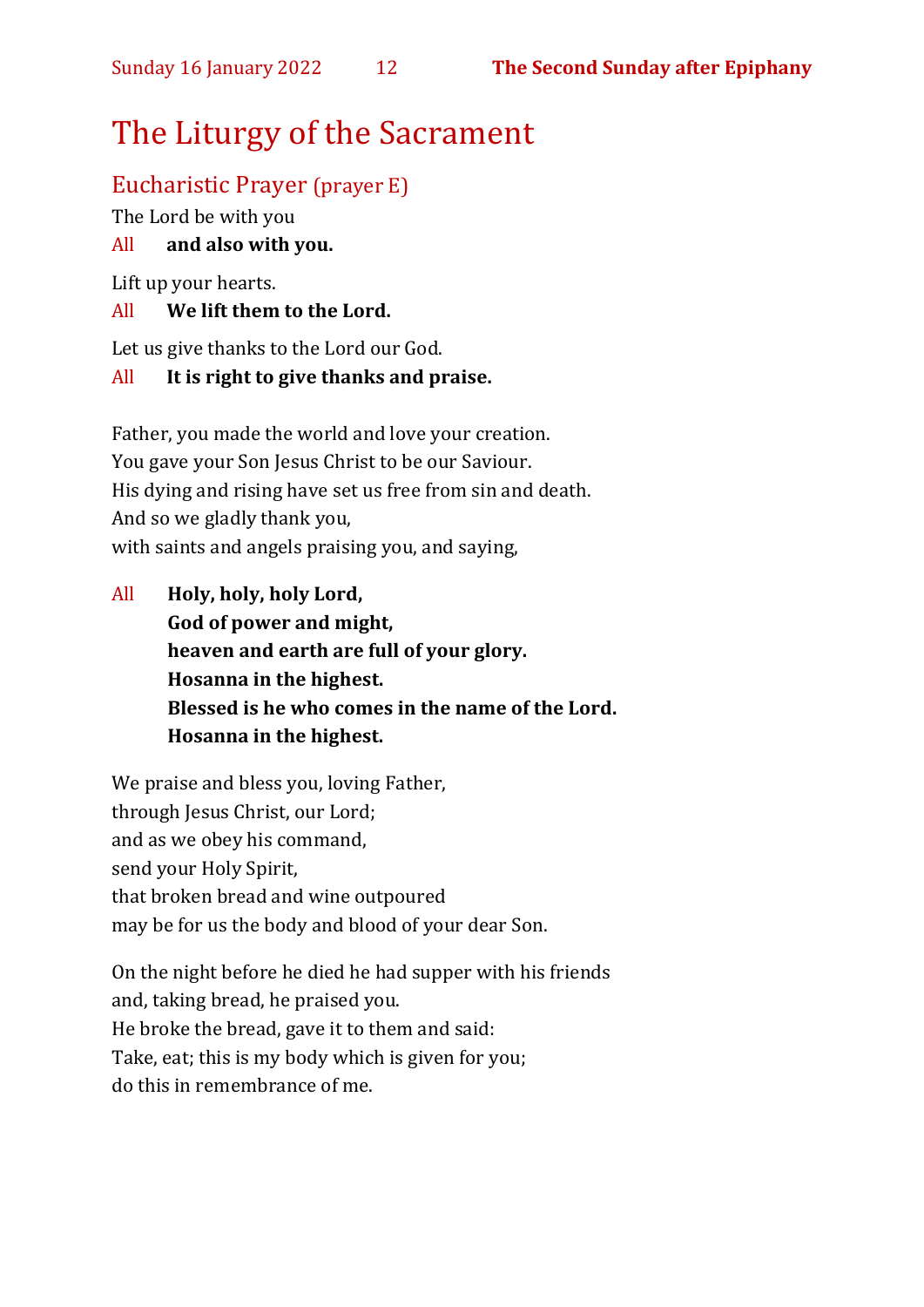When supper was ended he took the cup of wine. Again he praised you, gave it to them and said: Drink this, all of you; this is my blood of the new covenant, which is shed for you and for many for the forgiveness of sins. Do this, as often as you drink it, in remembrance of me.

So, Father, we remember all that Jesus did, in him we plead with confidence his sacrifice made once for all upon the cross.

Bringing before you the bread of life and cup of salvation, we proclaim his death and resurrection until he comes in glory.

Great is the mystery of faith:

#### All **Christ has died. Christ is risen. Christ will come again.**

Lord of all life, help us to work together for that day when your kingdom comes and justice and mercy will be seen in all the earth.

Look with favour on your people, gather us in your loving arms and bring us with all the saints to feast at your table in heaven.

Through Christ, and with Christ, and in Christ, in the unity of the Holy Spirit, all honour and glory are yours, O loving Father, for ever and ever.

All **Amen.**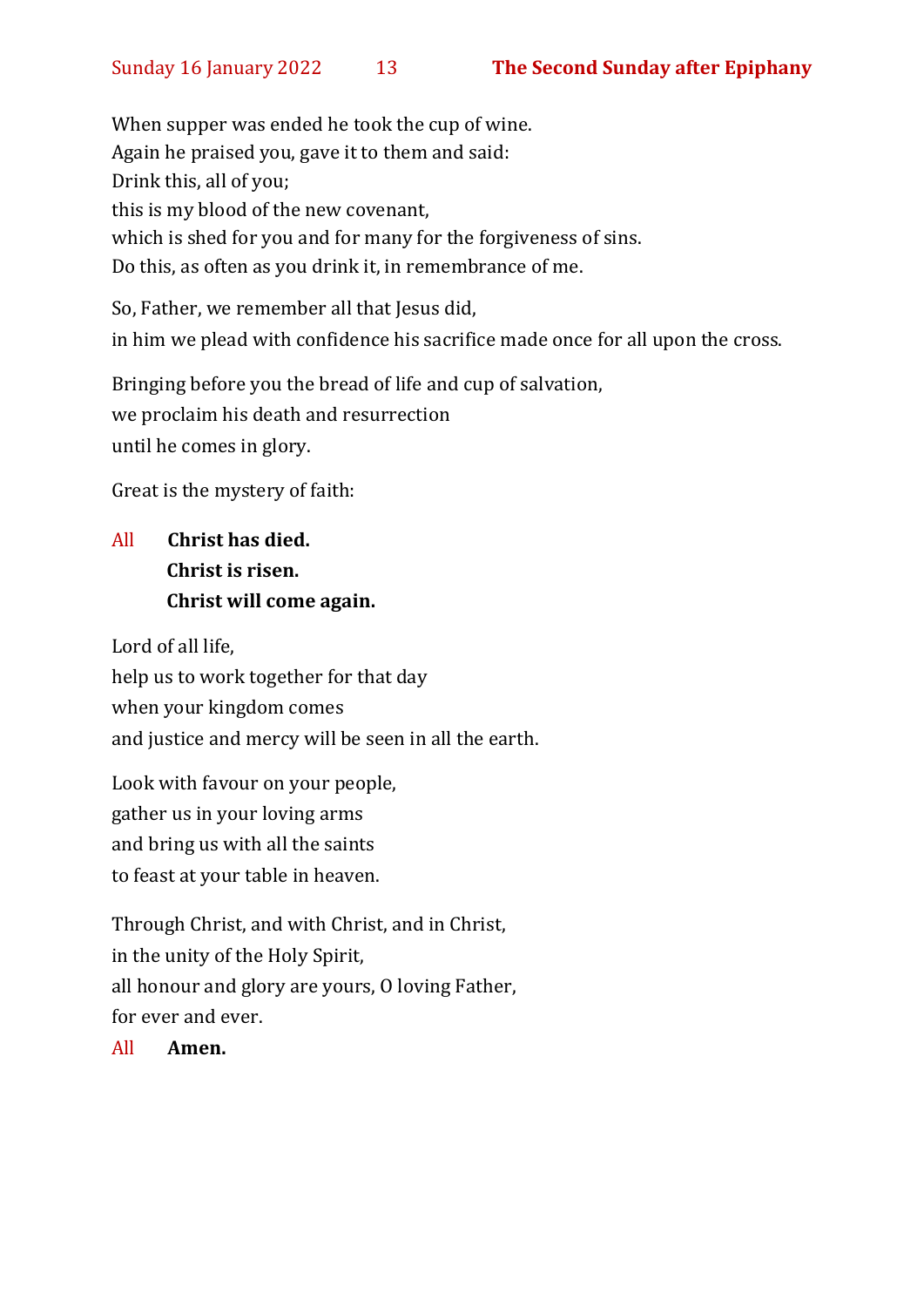#### The Lord's Prayer

As our Saviour taught us, so we pray

All **Our Father in heaven, hallowed be your name, your kingdom come, your will be done, on earth as in heaven. Give us today our daily bread. Forgive us our sins as we forgive those who sin against us. Lead us not into temptation but deliver us from evil. For the kingdom, the power,** 

**and the glory are yours now and for ever. Amen.**

#### Breaking of the Bread

We break this bread to share in the body of Christ.

- All **Though we are many, we are one body, because we all share in one bread.**
- All **Lamb of God,**

**you take away the sin of the world, have mercy on us.**

**Lamb of God, you take away the sin of the world, have mercy on us.**

**Lamb of God, you take away the sin of the world, grant us peace.**

Draw near with faith. Receive the body of our Lord Jesus Christ which he gave for you, and his blood which he shed for you. Eat and drink in remembrance that he died for you, and feed on him in your hearts by faith with thanksgiving.